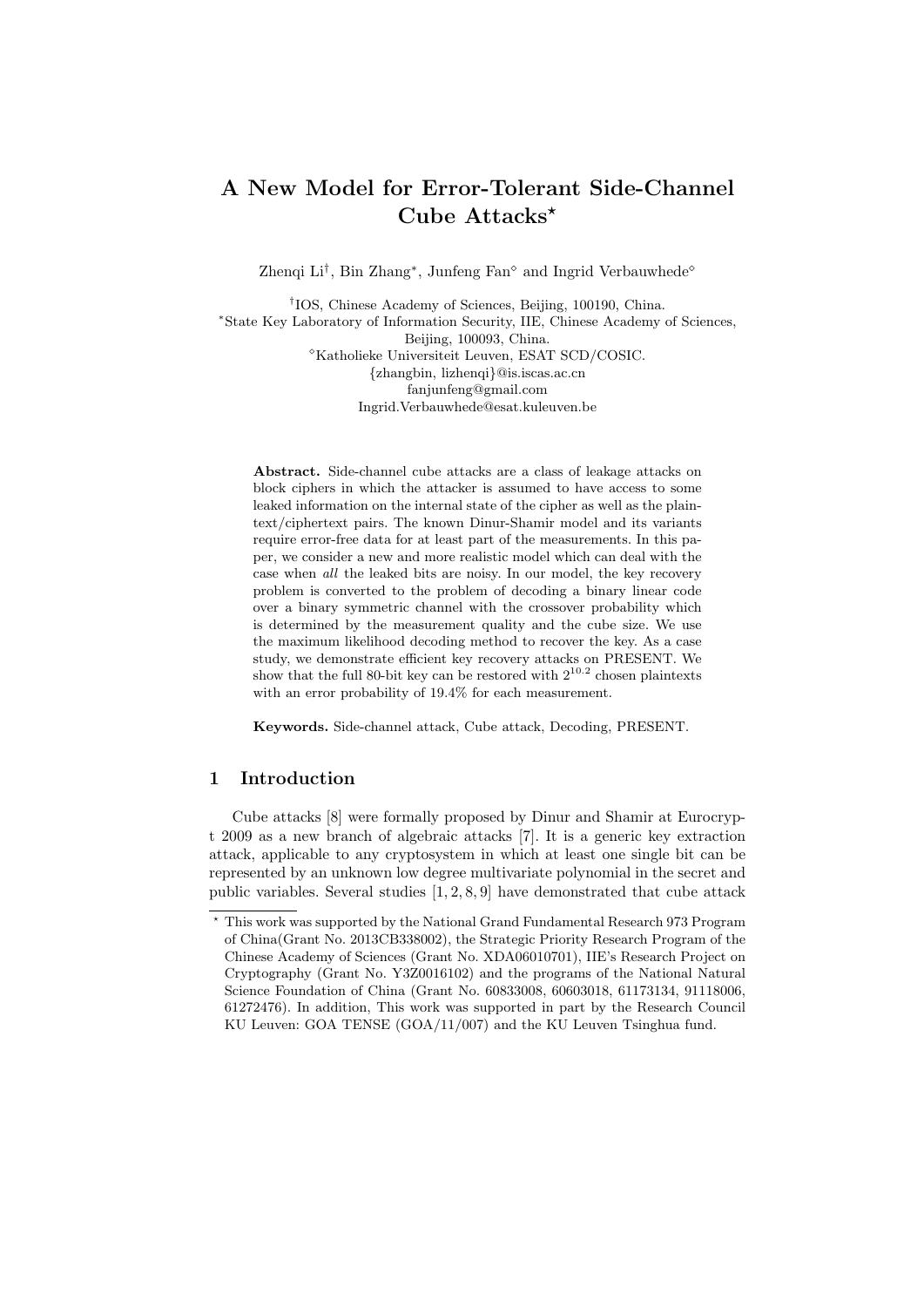is a favorable cryptanalysis approach to many well-designed ciphers. However, mainstream block ciphers tend to resist against cube attacks, since they iteratively apply a highly non-linear round function (based on Sboxes or arithmetic operations) a large number of times and it is unlikely to obtain a low degree polynomial representation for any ciphertext bit.

On the other hand, cube attacks seem to be a promising method for sidechannel analysis, where the attackers can learn some information about the intermediate variables, i.e., state registers. It is likely that the master polynomials of some intermediate variables in the early rounds are of relatively low degree. Since the attack only needs to learn the value of a single wire or register in each execution, it is ideal for probing attacks. The main challenge is overcoming measurement errors. The known Dinur-Shamir model (DS model) treats the uncertain bits as new erasure variables [10, 11] and uses more measurements in a larger cube to correct the measurement errors. It is required that the exact knowledge of error positions is known to the adversary and at least part of the measurements are error-free. This is a strong assumption, since in practice each measurement is suspectable to some level of noise.

In this paper, we consider a side-channel cube attack model that can handle errors in each measurement. The data observed by attackers is regarded as the received channel output of some linear code transmitted through a binary symmetric channel (BSC). The crossover probability of the BSC depends on the accuracy of the measurements. Using this model, the problem of recovering the *n* secret key bits in *L* linear equations can be considered as the problem of decoding a binary linear [*L, n*] code with *L* being the code length and *n* the dimension. Various decoding techniques can be used to address this problem. In this paper, the maximum likelihood (ML) decoding algorithm is used. We also derive the maximum error probability that each measurement can have in order to successfully retrieve the key.

As a case study, we simulated the proposed model of side-channel cube attack on PRESENT [5]. Since the ML decoding algorithm has a complexity of 2*<sup>n</sup>*, the decoding becomes infeasible for PRESENT  $(n = 80)$ . We solve this problem with a divide-and-conquer strategy. The results are summarized in Table 1.

| Leakage<br>round | $HW^a$<br>leaked bit | Data<br>( <i>measurements</i> ) | Time <sup>c</sup> | $Kev^b$ | Error<br>tolerance |
|------------------|----------------------|---------------------------------|-------------------|---------|--------------------|
|                  | $_{\rm{LSB}}$        | 218.9                           | $2^{20.6}$        | 64      | $0.6\%$            |
| 2                | 2nd LSB              | $2^{23.1}$                      | $2^{21.6}$        | 64      | $0.4\%$            |
|                  | LSB                  | $2^{10.2}$                      | $2^{21.6}$        | 64      | 19.4%              |
|                  | LSB (partial)        | 442                             | $2^{21.6}$        | 64      | $9.7\%$            |

**Table 1.** Simulation results on PRESENT under our BSC model

*<sup>a</sup>*Hamming weight.

<sup>*b*</sup>Number of key bits recovered.

<sup>c</sup>Number of key trials.

This paper is structured as follows. We first present a brief review of cube and side-channel cube attacks in Section 2. In Section 3, we present the BSC model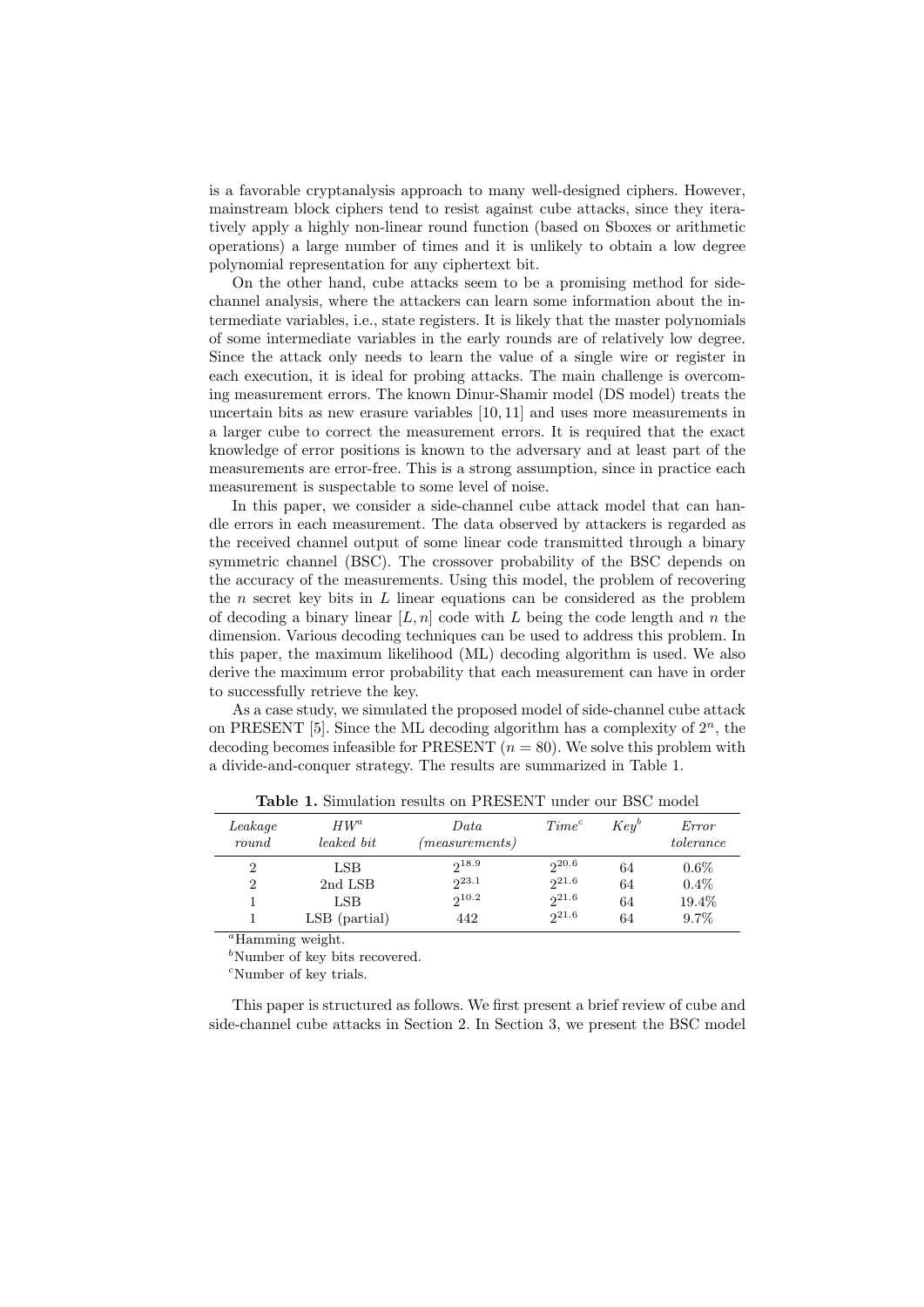of error-tolerant side-channel cube attack (ET-SCCA). The decoding algorithms are developed and analyzed in Section 4. Section 5 describes the evaluation of ET-SCCA based on the application to PRESENT. In Section 6 we compare ET-SCCA with other side-channel attacks and provide some countermeasures. Finally, we conclude the paper in Section 7.

## **2 Preliminaries**

#### **2.1 Cube and Side-Channel Cube Attacks**

Cube attacks were introduced by Dinur and Shamir at Eurocrypt 2009 [8]. It is closely related to high-order differential attacks [18] and algebraic IV differential attacks [29][30]. The differences between cube attack and high order differential attack are elaborated in [12]. Cube attacks consist of two phases: the off-line phase and the on-line phase. The off-line phase determines which queries should be made to a cryptosystem during the on-line phase of the attack. It is performed once per cryptosystem. Note that the knowledge of the internal structure of the cipher is not necessary. In the on-line phase, attackers deduce a group of linear equations by querying the cryptosystem with tweakable public variables (e.g., chosen plaintexts). Finally, the attacker solves the linear equations to recover the secret key bits. We give a toy example below.

Consider a block cipher  $\mathbb T$  and its encryption function  $(c_1, ..., c_m) = \mathbb E(k_1, ..., k_m)$  $(k_n, v_1, \ldots, v_m)$ , where  $c_i$ ,  $k_j$  and  $v_s$  are ciphertext, encryption key and plaintext bits, respectively. One can always represent  $c_i$ ,  $i \in [1, m]$ , with a multivariate polynomial in the plaintext and key bits, namely,  $c_i = p(k_1, ..., k_n, v_1, ..., v_m)$ . The polynomial *p* is called a *master polynomial* of *c<sup>i</sup>* .

Let  $I \subseteq \{1, ..., m\}$  be an index subset, and  $t_I = \prod_{i \in I} v_i$ , the polynomial *p* is divided into two parts:

$$
p(k_1, ..., k_n, v_1, ..., v_m) = t_I \cdot p_{S(I)} + q(k_1, ..., k_n, v_1, ..., v_m),
$$

where no item in *q* contains  $t_I$ . Here  $p_{S(I)}$  is called the superpoly of *I* in *p*. A maxterm of *p* is a term  $t_I$  such that  $\deg(p_{S(I)}) \equiv 1$ , i.e., the superpoly of *I* in *p* is a linear polynomial which is not a constant.

*Example 1.* Let  $p(k_1, k_2, k_3, v_1, v_2, v_3) = v_2v_3k_1 + v_2v_3k_2 + v_1v_2v_3 + v_1k_2k_3 +$  $k_2k_3 + v_3 + k_1 + 1$  be a polynomial of degree 3 in 3 secret variables and 3 public variables. Let  $I = \{2, 3\}$  be an index subset of the public variables. We can represent *p* as  $p(k_1, k_2, k_3, v_1, v_2, v_3) = v_2v_3(k_1 + k_2 + v_1) + (v_1k_2k_3 + k_2k_3 + v_3 + v_2)$  $k_1 + 1$ , where

$$
t_I = v_2 v_3,
$$
  
\n
$$
p_{S(I)} = k_1 + k_2 + v_1,
$$
  
\n
$$
q(k_1, k_2, k_3, v_1, v_2, v_3) = v_1 k_2 k_3 + k_2 k_3 + v_3 + k_1 + 1.
$$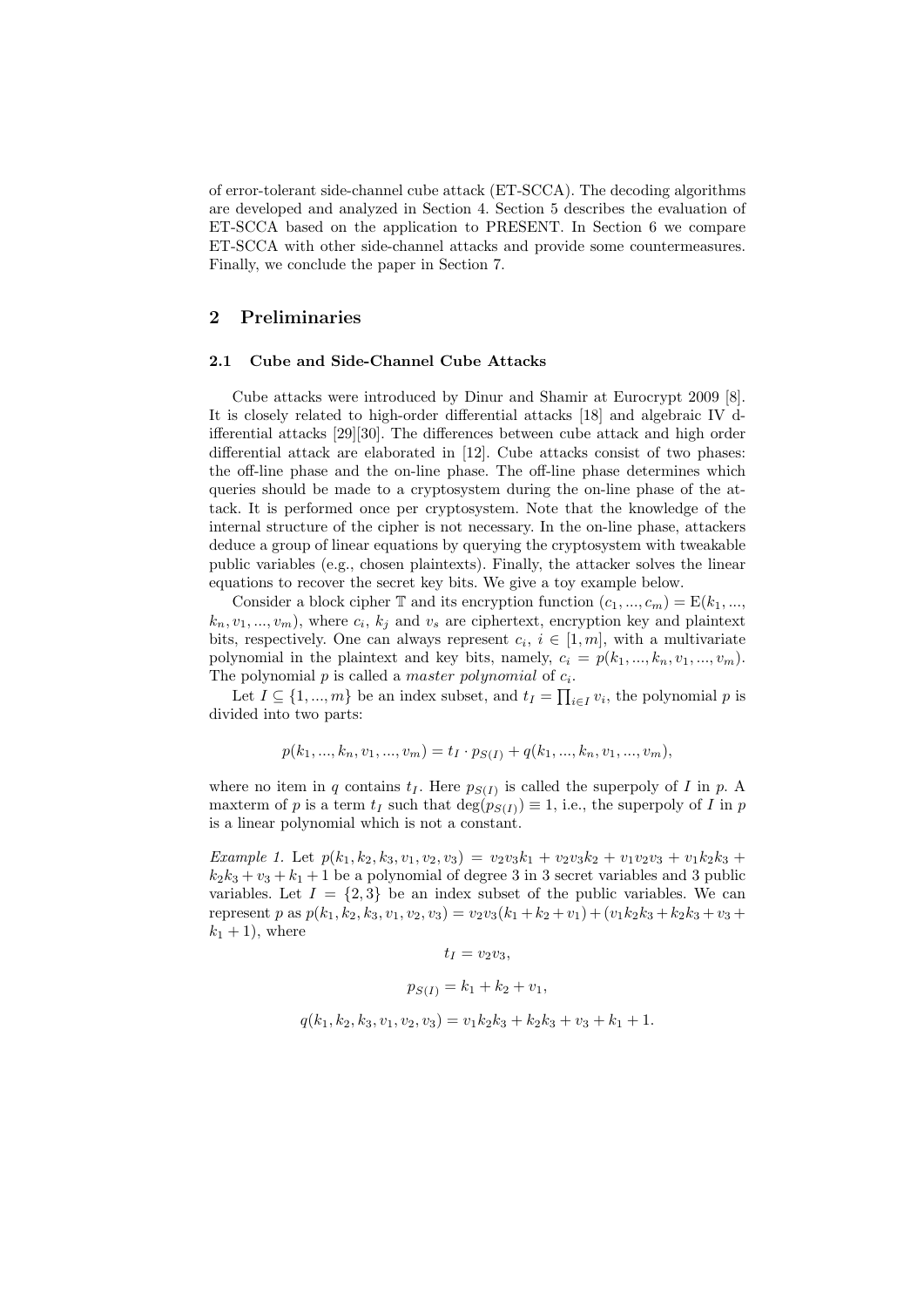Let *d* be the size of *I*, then a *cube* on *I* is defined as a set  $C_I$  of  $2^d$  vectors that cover all possible combinations of  $t_I$ , while setting other public variables to be constant. Any vector  $\tau \in C_I$  defines a new derived polynomial  $p_{|\tau}$  with  $n - d$ variables. Summing these derived polynomials over all the 2*<sup>d</sup>* possible vectors in  $C_I$  results in exactly  $p_{S(I)}$  (cf. Theorem 1, [8]). For *p* and *I* defined in Example 1, we have  $C_I = {\{\tau_1, \tau_2, \tau_3, \tau_4\}}$ , where

$$
\tau_1 = [k_1, k_2, k_3, v_1, 0, 0], \tau_2 = [k_1, k_2, k_3, v_1, 0, 1],
$$
  

$$
\tau_3 = [k_1, k_2, k_3, v_1, 1, 0], \tau_4 = [k_1, k_2, k_3, v_1, 1, 1].
$$

It is easy to verify that  $p_{|\tau_1} + p_{|\tau_2} + p_{|\tau_3} + p_{|\tau_4} = k_1 + k_2 + v_1 = p_{S(I)}$ . Here  $p_{S(I)}$ is called the maxterm equation of  $t_I$ . In the off-line phase, the attacker tries to find as many maxterms and their corresponding maxterm equations as possible.

In the on-line phase, the secret key is fixed. The attackers choose plaintexts  $\tau \in C_I$  and obtain the evaluation of *p* at  $\tau$ . By summing up  $p_{\vert \tau_i}$  for all the 2<sup>*d*</sup> vectors in  $C_I$ , the attacker obtain  $p_{S(I)}$ , a linear equation in  $k_i$ . The attacker repeats this process for all the maxterms found in the off-line phase, and obtains a group of linear equations. If the number of independent equations is larger than or equal to  $n$ , the bit-length of the key, then the attacker can solve the linear equation system and recover the key.

#### **2.2 Side-Channel Cube Attack**

Side-channel cube attacks [10] use the knowledge about intermediate variables (i.e., state registers) as the target bits, and consequently the evaluation of *p* is obtained through side-channel leakage. Since side-channel leakage is likely to contain noise, solving the linear equation system becomes a challenge. To tackle this problem, Dinur and Shamir proposed to use error correction code to remove the measurement errors. In DS model, each measurement can have three possible outputs: 0, 1 and *⊥*, where *⊥* indicates the measurement cannot be relied upon. The attacker assigns a new variable  $y_j$  to each  $\perp$  and computes the maxterm equations. As a result, the maxterm equation has  $y_j$  on the right hand side. As for example 1, assume the second measurement was not reliable, then the obtained maxterm equation is now  $k_1 + k_2 + v_1 = p_{|\tau_1} + p_{|\tau_2} + \dots + p_{|\tau_4}$ . DS model replaces the  $\perp$  in the maxterm equation with a new variable  $y_i$ . As a result, the equation becomes  $k_1 + k_2 + v_1 = p_{|\tau_1} + p_{|\tau_3} + y_i + p_{|\tau_4}$ . For each cube, there might be new variable introduced. In order to solve this equations, additional measurements are required.

In the off-line phase, the attacker chooses a large cube of size *k* and computes all the coefficients of all the  $\binom{k}{d-1}$  linear equations which are determined by summing over all the possible subcubes of dimension  $d-1$ . In the on-line phase, the attacker obtains  $2^k$  leaked bits. Let  $\epsilon$  be the fraction of the  $\bot$  among all the measurements. Out of the  $2^k$  values,  $\epsilon \cdot 2^k$  values are  $\bot$ . It is assumed that the errors are uniformly distributed and the leakage function is a *d*-random multivariate polynomial. More precisely, the definition of *d*-random polynomial [8] is as follows.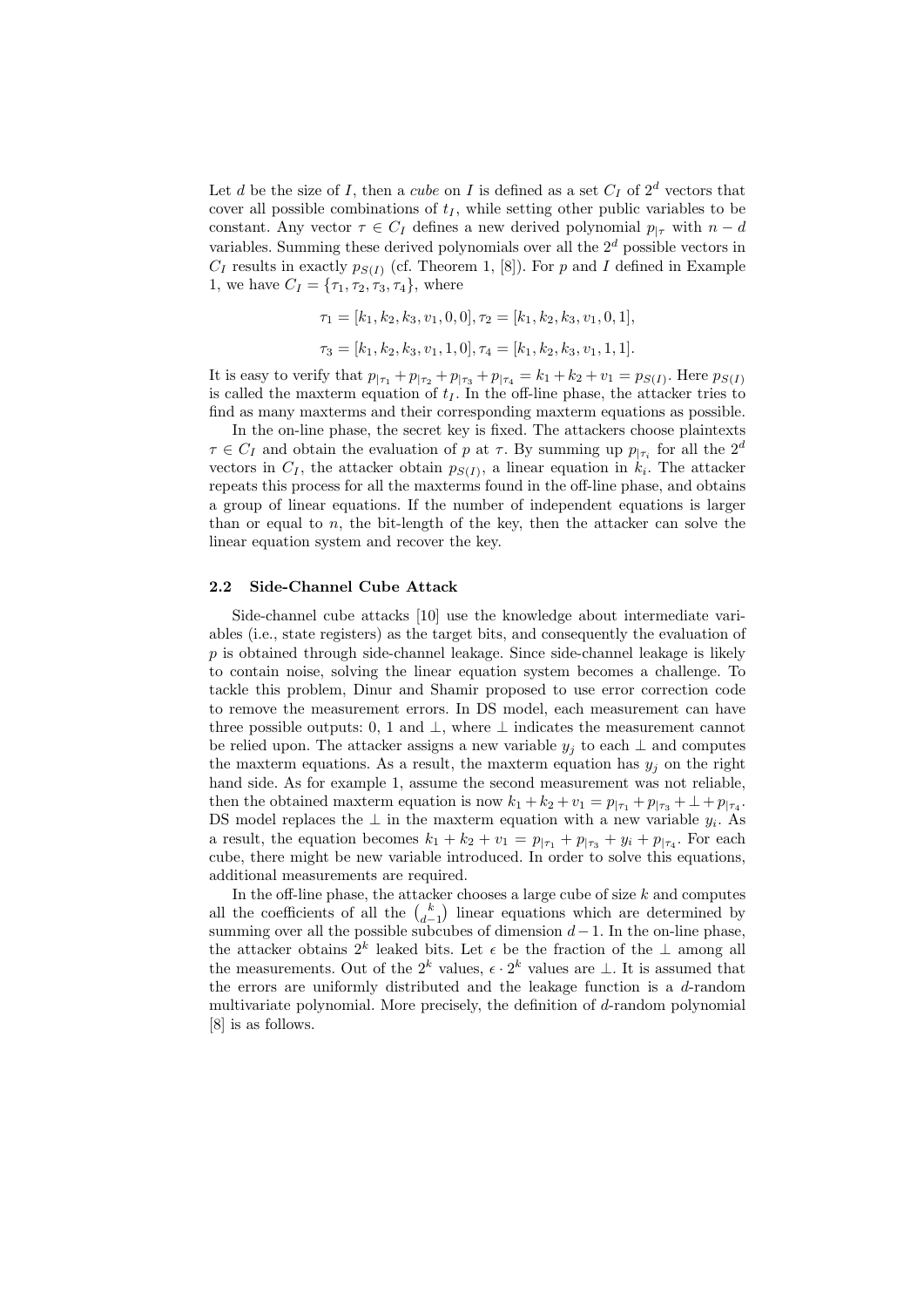**Definition 1** *A d*-random polynomial with  $n + m$  variables is a polynomial  $p \in$  $\mathbb{P}_d^{n+m}$  such that each possible term of degree  $d$  which contains one secret variable *and d −* 1 *public variables is independently chosen to occur with probability 0.5, and all the other terms can be chosen arbitrarily.*

Let  $n$  be the number of secret key variables. The attacker chooses a big cube with  $k \geq d + \log_d^n$  public variables<sup>1</sup>. The attacker obtains a system of  $\binom{k}{d-1}$ *d−*1 linear equations in the  $\epsilon \cdot 2^k + n$  variables  $y_j$  and  $k_i$ . As far as  $\binom{k}{d-1} \geq (\epsilon \cdot 2^k + n)$ , the attacker can solve the linear equations and obtain the key. The error ratio  $\epsilon$ should satisfy the following condition:

$$
\epsilon \le \frac{{k \choose d-1} - n}{2^k}.\tag{1}
$$

The attacker can thus find the key when at most  $\frac{\binom{k}{d-1}-n}{2^k}$  fraction of the leaked bits are *⊥*. This model was further enhanced in [11] by using more trivial equations of high dimension cubes to correct the errors. The number of measurements increased exponentially when *k* increases. Such a large amount of measurements is hard to obtain in side-channel analysis, especially in power analysis. Note that the success of this model is based on the assumption that the attacker knows which measurement is correct and which one is not. This is a strong assumption since in reality every measurement is likely to be noisy. In the following section, we consider a more practical model where each measurement is allowed to be noisy.

# **3 A New Error-Tolerant Side-channel Cube Attack**

Note that all the coefficients of maxterm equations can be obtained in the off-line phase. Suppose we can derive *L* linear equations in the off-line phase and the average cube size of all the corresponding maxterms is  $\overline{d}$ , then we have a linear equation system as follows:

$$
\begin{cases}\n l_1: \ a_1^1 k_1 + a_1^2 k_2 + \dots + a_1^n k_n = b_1 \\
l_2: \ a_2^1 k_1 + a_2^2 k_2 + \dots + a_2^n k_n = b_2 \\
\vdots \\
l_L: \ a_L^1 k_1 + a_L^2 k_2 + \dots + a_L^n k_n = b_L\n\end{cases} \tag{2}
$$

where  $a_i^j \in \{0,1\}$   $(1 \leq i \leq L, 1 \leq j \leq n)$  denotes the coefficient of a linear equation. Note that  $b_i \in \{0,1\}$  is obtained by summing up the evaluation of the maxterm equation over the *i*<sup>th</sup> cube  $C_i$ , namely,  $b_i = \sum_{\tau \in C_i} p_{|\tau}$ . The value of  $p_{|\tau}$  is obtained via measurements. Ideally, the measurement is error-free and the attacker obtains the correct sequence  $B = [b_1, b_2, ..., b_L]$ . In reality, however,

<sup>&</sup>lt;sup>1</sup> we only need about  $d + log_d^n$  tweakable public variables in order to pack *n* different maxterms among their products, since  $\begin{pmatrix} d + log_n^n \\ d \end{pmatrix} \approx d^{log}_d^n = n$ .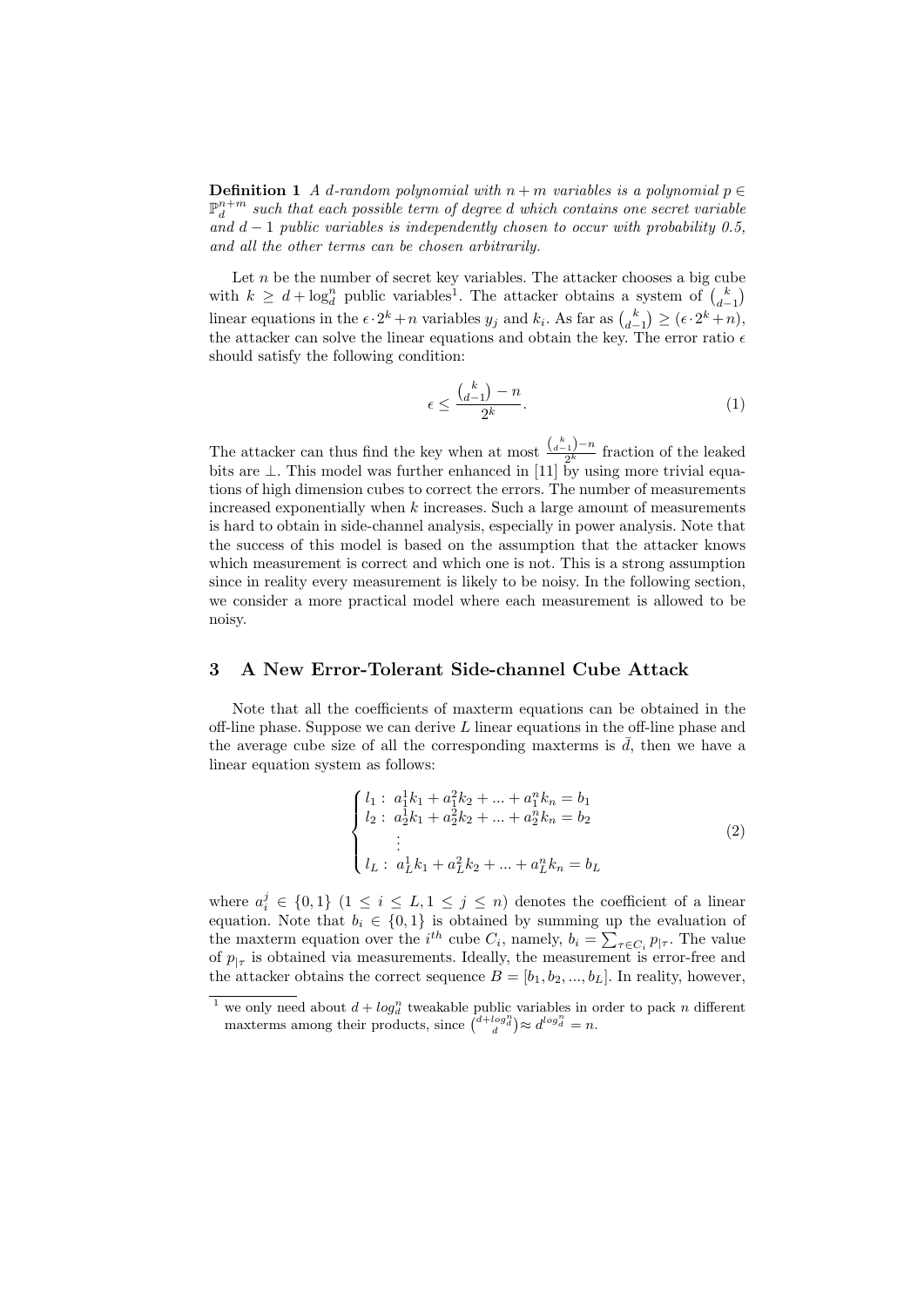the attacker is likely to observe a different sequence  $Z = z_1, z_2, ..., z_L$  due to the measurement errors.

Let  $q$  be the probability that the bit may flip in the observation of each measurement. We can assume  $q < 1/2$ , then  $1 - q = 1/2 + \mu$  is the probability that we get an accurate measurement and  $\mu = 0$  means a random guess. Since  $b_i = \sum_{\tau \in C_i}^{\infty} p_{|\tau}$ , and  $C_i$  has  $t = 2^{\bar{d}}$  elements, and each measurement can be treated as an independent event, according to the piling-up lemma  $[16]$ , we can derive

$$
Pr{b_i = z_i} \stackrel{\Delta}{=} 1 - p = \frac{1}{2} + 2^{t-1} \mu^t.
$$
 (3)

Thus, the observed sequence  $Z = z_1, z_2, ..., z_L$  can be regarded as the received channel output and the sequence  $B = b_1, b_2, ..., b_L$  is regarded as a codeword from an  $[L, n]$  linear block code, where  $L$  is the code length and  $n$  is the dimension. We can describe each  $z_i$  as the output of the binary symmetric channel (BSC, see Fig.1) with  $p = 1/2 - \varepsilon$  ( $\varepsilon = 2^{t-1} \mu^t$ ) being the crossover probability.



**Fig. 1.** The error-tolerant side-channel attack model

Therefore, the key recovery problem is now converted to the problem of decoding a  $[L, n]$  linear code. Let  $H(x) = -x \log_2 x - (1 - x) \log_2 (1 - x)$  be the binary entropy function, if the code rate  $R = n/L$  is less than the capacity  $C(p) = 1 - H(p)$ , then in the ensemble of random linear [*L, n*] codes, the decoding error probability approaches zero. Various decoding techniques can be adopted to recover the secret key.

## **4 Decoding Algorithms**

### **4.1 Maximum Likelihood decoding (ML-decoding)**

Siegenthaler [28] firstly proposed the use of ML-decoding in cryptanalysis of a stream cipher by exhaustively searching through all the codewords of the above [L, n]-code. The complexity of this algorithm is about  $O(2^n \cdot n/C(p))$ . We give a brief introduction of ML-decoding below.

Let  $A = (a_i^j)_{L \times n}$   $(1 \le i \le L, 1 \le j \le n)$  be the generator matrix of (2) and *A<sup>i</sup>* denote the *i*-th row vector of *A*. The aim of the decoding is to find the closet codeword  $(b_1, b_2, ..., b_L)$  to the received vector  $(z_1, z_2, ..., z_L)$ , and decode the key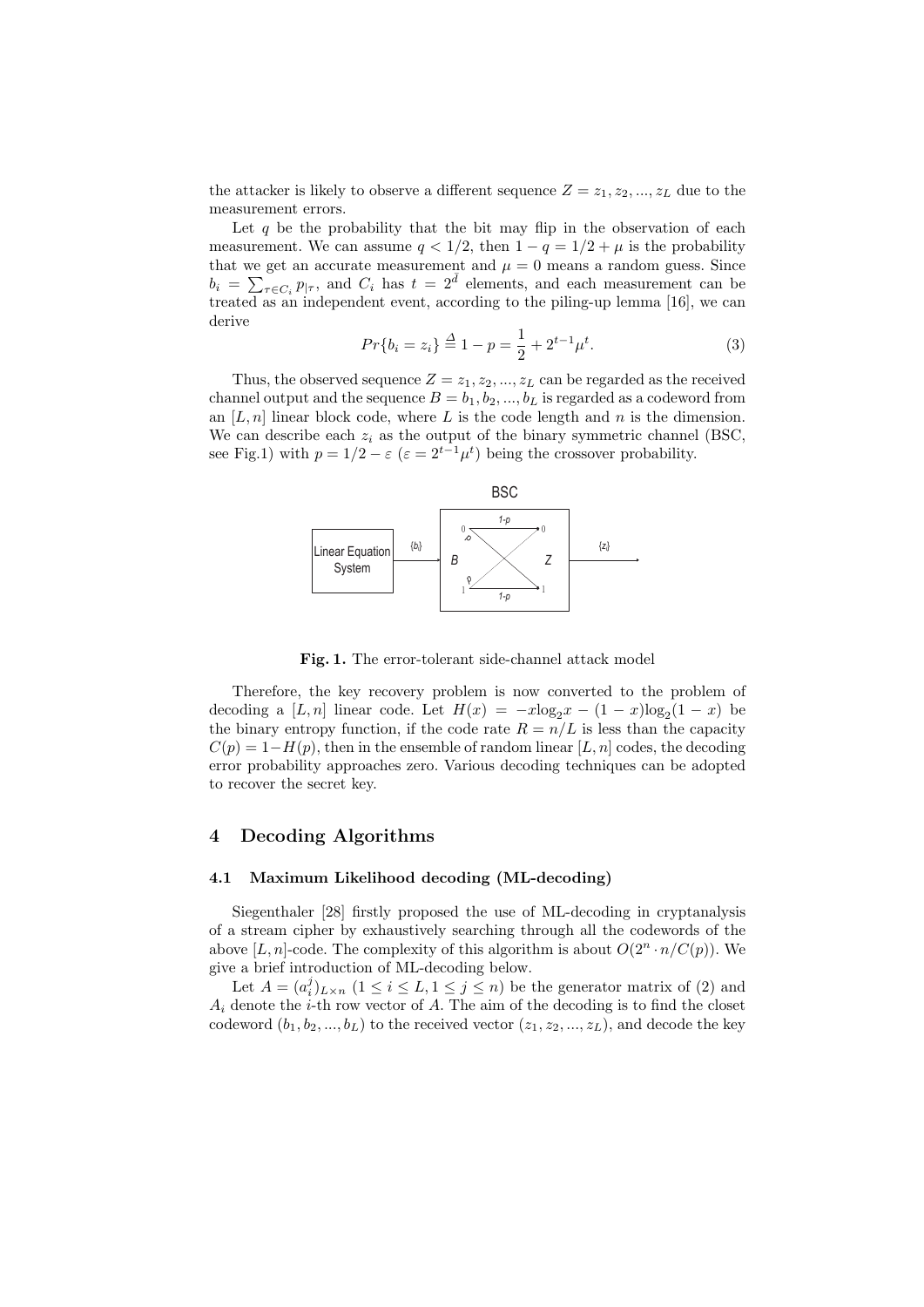variables  $\mathbf{k} = (k_1, k_2, ..., k_n)$  such that  $b_i = \mathbf{k} \cdot A_i^T$ , where *T* denotes the matrix transpose, i.e., find such **k** that minimizes  $D(\mathbf{k}) = \sum_{i=1}^{L} (z_i \bigoplus b_i)$ .

It is known that ML-decoding is optimal since it has the smallest error probability among all decoding algorithms. We can apply the ML-decoding to the code with length *L* satisfying the inequality  $n/L < C(p)$ , that is  $L > n/C(p)$ . Recall that  $p = 1/2 - \varepsilon$ , we can approximate  $C(p)$  as  $C(p) \approx \varepsilon^2 \cdot 2/(ln(2))$ . Simulations [28] show that the critical length  $L = l_0 \approx 0.35 \cdot n \cdot \varepsilon^{-2}$  provides the probability of successful decoding close to  $1/2$ , while for  $L = 2l_0$  the probability is close to 1.

## **4.2 Error Probability Evaluation**

In our model, we can get the following theorem on the theoretical relationship.

**Theorem 1** *If we derive L linear equations containing n key variables and the average cube size of all the corresponding maxterms is*  $\overline{d}$ *, then we can recover all the n key bits with success probability close to* 50% *when the error probability q of each measurement satisfies*

$$
q \le \frac{1}{2} \cdot \left(1 - \left(\frac{0.35 \cdot n}{L}\right)^{\frac{1}{2 \cdot t}} \cdot 2^{\frac{1}{t}}\right),\tag{4}
$$

where  $t = 2^{\bar{d}}$  denotes the number of summations to evaluate each linear equation.

*Proof.* In order to have a probability of successful decoding close to 1*/*2 using the ML-decoding, the code length *L* should be larger than  $0.35 \cdot n \cdot \varepsilon^{-2}$ , that is  $L \geq 0.35 \cdot n \cdot \varepsilon^{-2}$ . Thus we get  $\varepsilon \geq \sqrt{\frac{0.35 \cdot n}{L}}$ . Since  $\varepsilon = 2^{t-1} \mu^t$  holds, then we can derive  $\mu \ge (\frac{0.35 \cdot n}{L})^{\frac{1}{2 \cdot t}} \cdot 2^{\frac{1}{t} - 1}$ . From  $q = 1/2 - \mu$ , we have  $q \le$  $\frac{1}{2} \cdot (1 - (\frac{0.35 \cdot n}{L})^{\frac{1}{2 \cdot t}} \cdot 2^{\frac{1}{t}})$ .

Suppose the number of key variables is  $n = 80$ , the error probability can be depicted in the following figure.



**Fig. 2.** Error probability  $q$  as a func- **Fig. 3.** Error probability  $q$  as a function of  $\bar{d}$  and  $L$  (Given  $n = 80$ ) tion of  $\bar{d}$  (Given  $L = 1000, n = 80$ )

Theorem 1 gives an explicit equation to compute the error tolerance *q*. Fig. 2 shows that the error probability  $q$  as a function of  $L$  and  $\bar{d}$ . To ensure a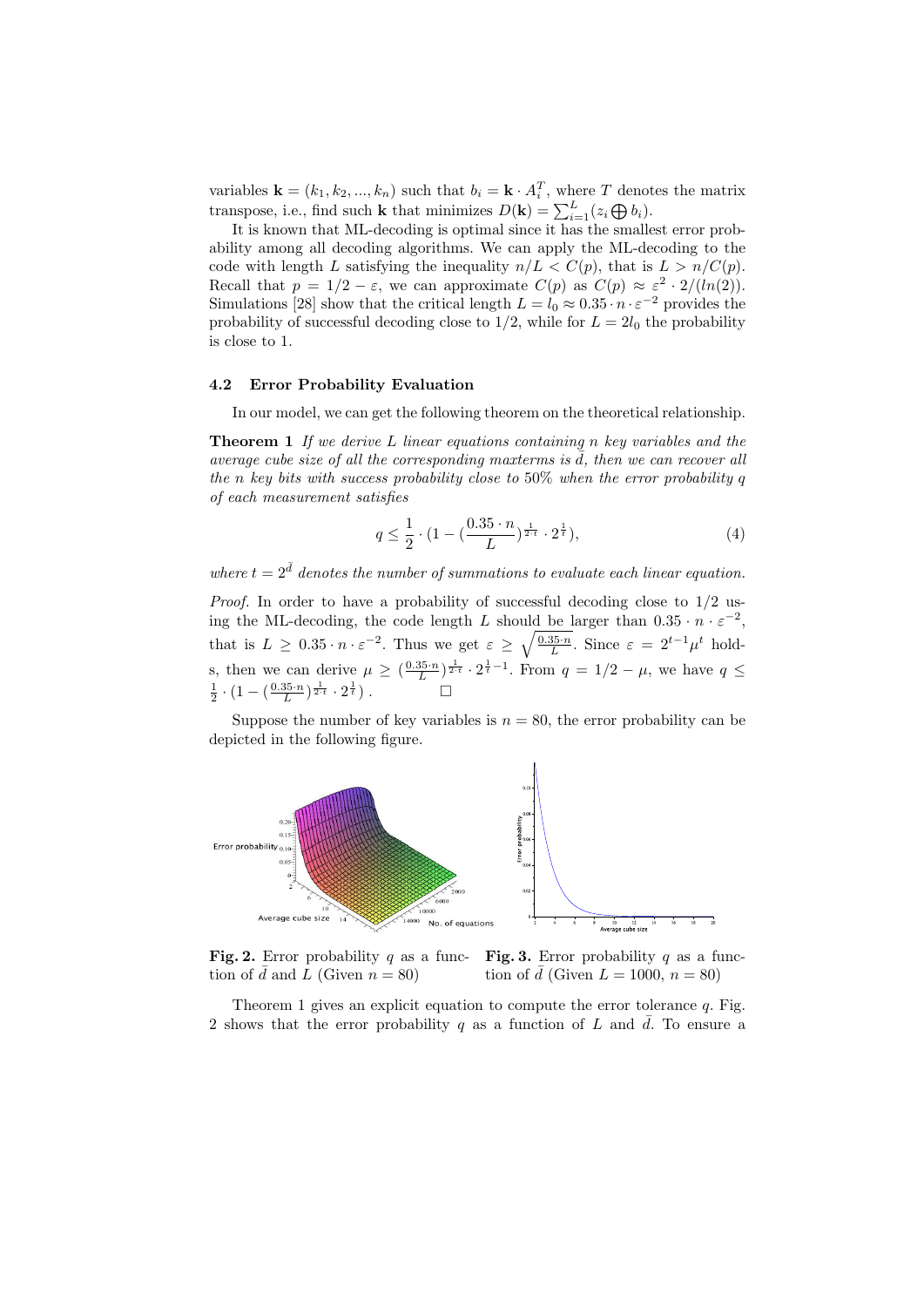higher error tolerance, the attacker needs to derive as many maxterm equations as possible, while keeping the corresponding cube size as low as possible. Fig. 3 shows the relationship between error probability *q* and the average cube size when the number of linear equations  $L$  is fixed. Note that the error probability *q* is exponentially decreased when the cube size increases.

Under the assumption that the master polynomial is a *d*-random multivariate polynomial,  $L = \begin{pmatrix} k \\ d-1 \end{pmatrix}$  linear equations (containing *n* key variables) can be derived with the corresponding maxterm size of *d−*1. Then we get the following corollary.

**Corollary 1** *If the master polynomial is a d-random multivariate polynomial and we choose a big cube with*  $k \geq d + log_d^n$  *public variables, then we can recover all the n key bits with success probability close to* 50% *when the error probability q of each measurement satisfies*

$$
q \le \frac{1}{2} \cdot \left(1 - \left(\frac{0.35 \cdot n}{\binom{k}{d-1}}\right)^{\frac{1}{2 \cdot t}} \cdot 2^{\frac{1}{t}}\right),\tag{5}
$$

*where*  $t = 2^{d-1}$  *denotes the number of summations to evaluate each maxterm equation.*

#### **4.3 Improving the Success Rate and Decoding Complexity**

When applying side-channel cube attacks to a specific cryptosystem, the number of linear equations we can derive might be limited. In other words, the code length *L* may not be big enough to reach a high probability of successful decoding. In this case, the decoding algorithm is likely to output wrong key, **k** *′* , which is not far from the correct key. To overcome this problem, we output a list of candidates of the key and verify each solution using a valid plaintext/ciphertext pair.

When *n* becomes larger, the ML-decoding process becomes expensive since it has a time complexity of  $2^n$ . This problem can be solved if the linear equations can be divided into almost disjoint sets. We first divide the set  $\{k_1, k_2, ..., k_n\}$  into  $\eta$  groups  $G_1, G_2, ..., G_\eta$ , each with roughly  $\lceil n/\eta \rceil$  key variables. For each group  $G_i$ , we collect those linear equations only containing the secret variables in  $G_i$ . The ML-decoding in each  $G_i$  has a complexity of  $O(2^{\lceil n/n \rceil} \cdot \lceil n/n \rceil / C(p))$ . Note that the linear equations are likely to be sparse, which makes the splitting strategy easy to apply. Previous study on Trivium [8], Serpent [11, 10] and KATAN [15] shows that the linear equations generated by cube attacks are indeed sparse.

Note that the ML-decoding is not the only decoding algorithm of linear binary codes. In fact, since most of the linear equations derived from the cube summations have a low density, other decoding algorithms [31, 14, 21, 6] that exploit this properties may achieve better results. We do not claim to be experts in the design and usage of coding. However, in this study, we want to highlight the importance of the procedure of transforming the side-channel cube attack within noise leakage to the decoding of a binary linear code.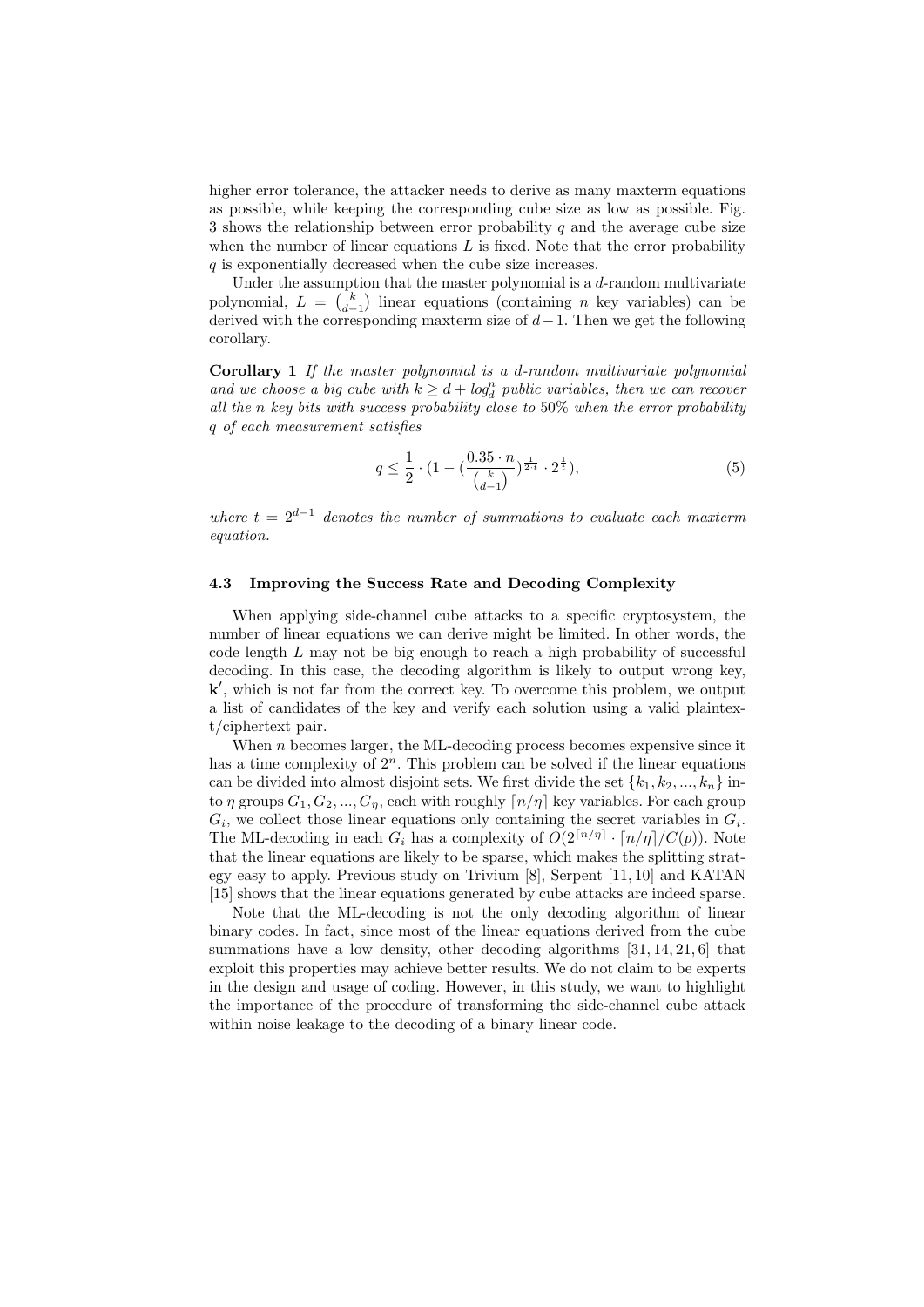## **5 Evaluation of our ET-SCCA on PRESENT**

To check the correctness and the efficiency of the proposed model, we apply it to PRESENT, a standardized round based lightweight block cipher. Details of the cipher structure can be found in [5]. Previous results on cube attacks on PRESENT [19, 32, 27] assume completely error-free measurements.

### **5.1 Hamming Weight Leakage**

Like previous attacks [25, 23, 26], we assume the PRESENT cipher is implemented on a 8-bit processor. The attacker exploits the hamming weight leakage when the intermediate variables (state variables) are loaded from the memory to the ALU. Let  $w_H(x)$  be the Hamming weight function which outputs the number of 1s in *x*. Let  $S = \{s_0, s_1, \ldots, s_7\}$  be a 8-bit internal state, then the value of  $w_H(S)$  can be represented with a 4-bit value  $H = \{h_0, h_1, h_2, h_3\}$  and  $h_0$  denotes the least significant bit (LSB) and  $h_3$  denotes the most significant bit (MSB). Each  $h_i$ ,  $0 \le i \le 3$  can be calculated<sup>2</sup> as  $h_0 = \sum_{i=0}^7 s_i$  $h_1 =$  $\sum_{0 \le i < j \le 7} s_i s_j$ ,  $h_2 = \sum_{0 \le i < j \le m < l \le 7} s_i s_j s_m s_l$ ,  $h_3 = \prod_{i=0}^{7} s_i$ . From the expression of each  $h_i$ , the algebraic degree increases from LSB to MSB and each *h<sup>i</sup>* contains all the 8 internal state bits information.

#### **5.2 Cube Searching Strategy**

The cube searching strategy in our attacks is as follows. We keep two types of monomials for each round, one involving a single key variable and the other only involving public variables. Then in the next round we compute the terms in the polynomial of the state bit which are related to the selected terms only. And we discard other terms involving more than one key variables. In this way, we can explicitly compute the multivariate polynomials in the key variables and plaintext variables for each state bit in the first few rounds of PRESENT and treat the coefficient of the linear terms and constant terms as cubes.

#### **5.3 Simulations on the Second Round**

From the previous theoretical analysis, in order to have a high error tolerance rate, the cube size should not be too big. Therefore we firstly choose to attack the second round. The internal state contains 8 bytes denoted by  $byte_1, byte_2, \ldots, byte_8$ . In the off-line phase, we have searched each state byte using our cube searching strategy. If the LSB of the Hamming weight of *byte*<sub>8</sub> after the second round is leaked, we can in total obtain  $L = 2232$  linear equations containing 64-bit key variables. The problem of recovering those 64-bit key is now equivalent to the problem of decoding a [2232*,* 64] linear code.

Since a direct application of the ML-decoding algorithm has a time consuming  $2^{64}$  attempts, we divide all the key variables into 4 groups  $G_1, G_2, G_3$  and

<sup>&</sup>lt;sup>2</sup> All the summations are based on finite field  $\mathbb{F}_2$ .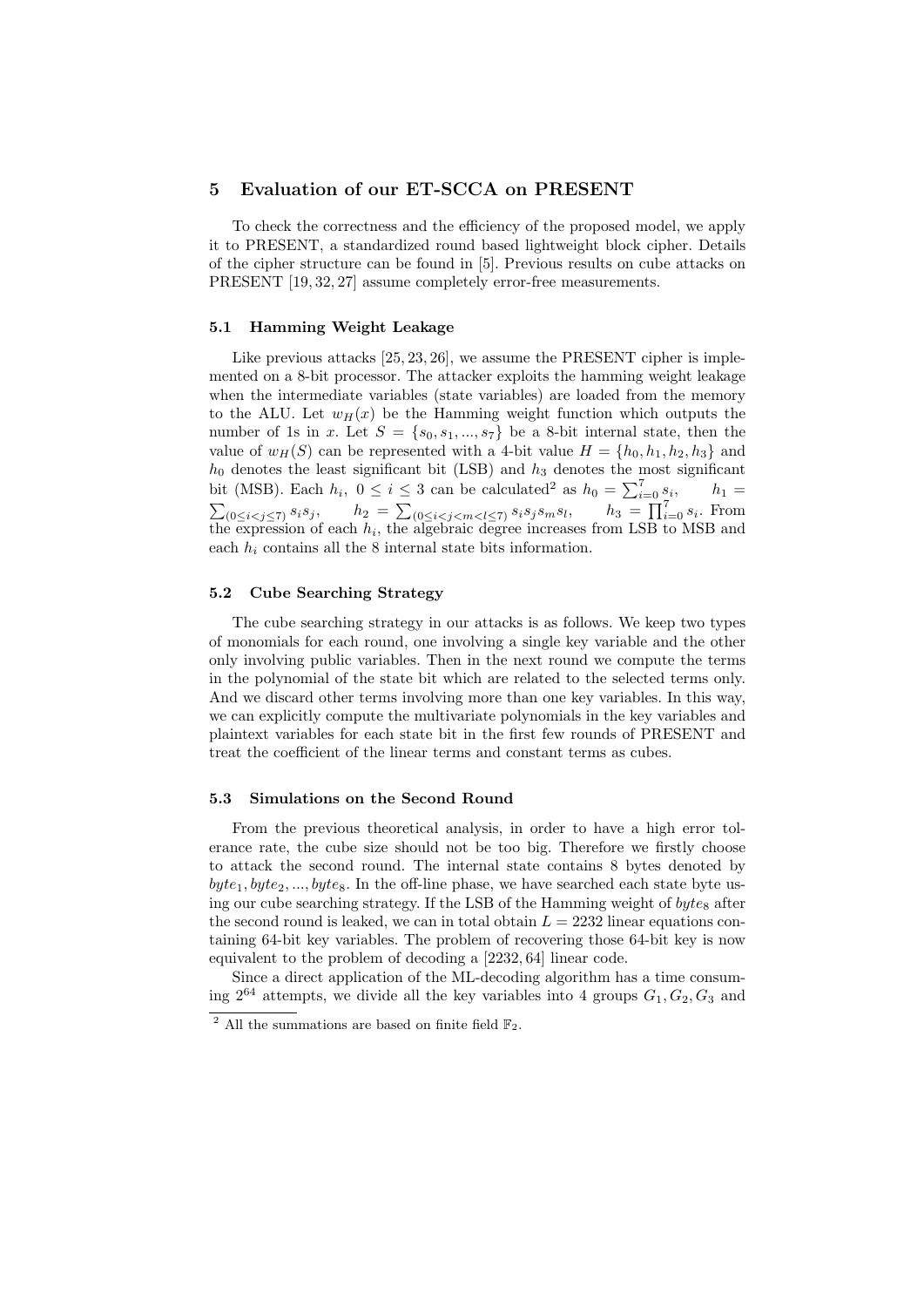*G*<sup>4</sup> and apply the ML-decoding in each group. To ensure the success probability, we save a candidate list of the *T* closest solutions for each group. However, the number of candidates becomes  $T<sup>4</sup>$ , leading to an expensive verification step. A more efficient way is to use overlapping groups where each group shares with neighboring groups with 3-4 key bits. Now we only have to verify the combination of candidates that agree in the overlapping bits, which can reduce the number of verifications by a factor of about  $2^9$  to  $2^{12}$ .

The grouping strategy here is to keep the code rate of each group as low as possible by utilizing the sparse structure of the linear maxterm equations, since it can further accelerate the decoding phase and the verification phase. Table 2 shows the configurations of the 4 groups and their overlapping bits.

**Table 2.** Groups on the LSB of the Hamming weight of *byte*<sup>8</sup>

| Group | L, n      | Key bits                     | Overlapping bits            |
|-------|-----------|------------------------------|-----------------------------|
| $G_1$ | [690, 19] | $[k_{17}, k_{18}, , k_{35}]$ | 3 with $G_2$                |
| $G_2$ | [690, 19] | $[k_{33}, k_{34}, , k_{51}]$ | 3 with $G_1$ , 3 with $G_3$ |
| $G_3$ | [690, 19] | $[k_{49}, k_{50}, , k_{67}]$ | 3 with $G_2$ , 3 with $G_4$ |
| $G_4$ | [558, 16] | $[k_{65}, k_{66}, , k_{80}]$ | 3 with $G_3$                |

Using the same strategy, we also group the key variables in all the  $L = 10468$ maxterm equations containing  $n = 64$  key variables on the attack of the second LSB leakage of the Hamming weight of *byte*1. The configurations are listed in Table 3.

**Table 3.** Groups on the 2nd LSB of the Hamming weight of *byte*<sup>1</sup>

| Group          | L, n                   | Key bits                     | Overlapping bits            |
|----------------|------------------------|------------------------------|-----------------------------|
| G <sub>1</sub> | $\left[2971,20\right]$ | $[k_{17}, k_{18}, , k_{36}]$ | 4 with $G_2$                |
| $G_2$          | [2971, 20]             | $[k_{33}, k_{34}, , k_{52}]$ | 4 with $G_1$ , 4 with $G_3$ |
| $G_3$          | [2971, 20]             | $[k_{49}, k_{50}, , k_{68}]$ | 4 with $G_2$ , 4 with $G_4$ |
| $G_4$          | [2671, 16]             | $[k_{65}, k_{66}, , k_{80}]$ | 4 with $G_3$                |

Under these configurations, we have simulated the decoding algorithm for 100 runs with  $T = 200$ . For each run, we randomly generate a key and construct the linear code in each group. The noise was simulated by a random binary number generator according to the crossover probability  $p$  (e.g., suppose  $k_0 = 1, k_1 = 0$ and there is a linear equation  $1 + k_0 + k_1 = z_i$ , the value of  $z_i$  will flip to 1 with probability *p* and remain unchanged with probability  $1 - p$ ). We have conducted the simulation for 10 times and the average number of successful decoding out of a batch of 100 runs are recorded. The simulation results with various crossover probability are given in Fig.4.

From Fig.4, with the crossover probability  $p = 0.44$ , the decoding success probability of the LSB leakage of  $byte_8$  is 61.10%. When  $p = 0.47$ , the decoding success probability of the 2nd LSB leakage of *byte*<sup>1</sup> is 54*.*10%. Due to the lower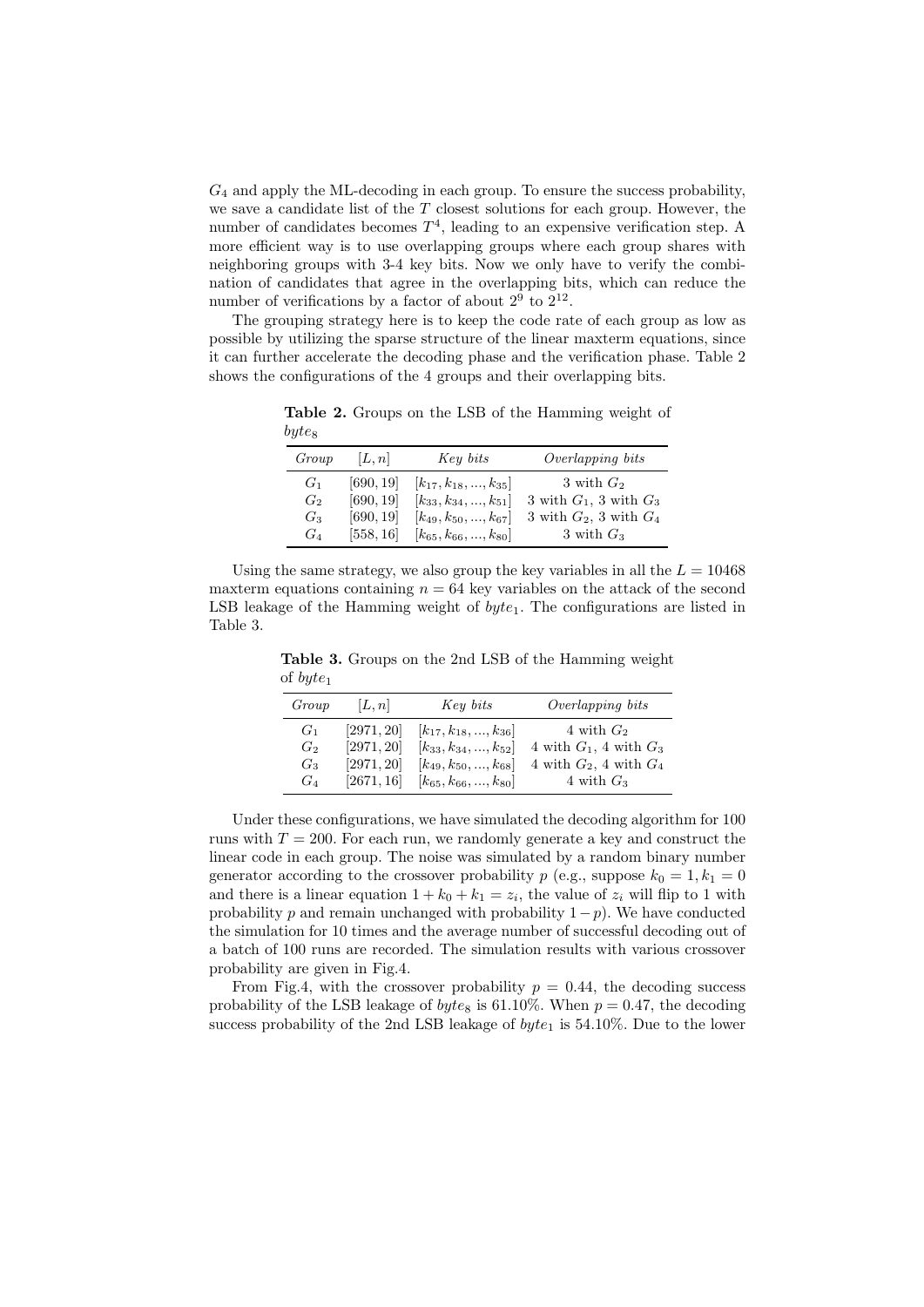

**Fig. 4.** Simulation results of list decoding

code rate, the decoding success probability of 2nd LSB leakage is relatively higher than that of the LSB leakage.

The value of *p* is the crossover probability for each evaluation of the maxterm equations. In order to derive the crossover probability (error probability)  $q =$  $1/2$ − $\mu$  for each measurement from equation (3). We need to calculate the average cube size for all the maxterms. The results are summarized in Table 4.

| HW Leakage<br>position     | Round | $\boldsymbol{n}$ | Average cube<br>size d |         |
|----------------------------|-------|------------------|------------------------|---------|
| $LSB$ (byte <sub>8</sub> ) |       | 44%              | 7.7                    | $0.6\%$ |
| 2nd LSB $(byte1)$          |       | 47%              | 8.4                    | $0.4\%$ |

**Table 4.** Noise level under different leakage positions

The whole attack contains two phases, the first phase is the decoding in each group. The results in this phase are the candidate lists. Let  $t_i$  denote the time complexity of decoding in group  $G_i$ ,  $m$  denote the number of the groups and  $n_i$  denote the code dimension in  $G_i$ , thus the time complexity in this phase is  $\sum_{i=1}^{m} t_i$  where  $t_i = 2^{n_i}$  key trials. The second phase is the verification phase, the time complexity in this phase is  $Q(T) = T^m/2^r$  encryptions, where *T* denotes the size of candidate list and  $2<sup>r</sup>$  is the reduction factor. Therefore, the total attack complexity is bounded by  $max\{\sum_{i=1}^{m} t_i, T^m/2^r\}$ . The attack results on PRESENT are given in Table 5.

It is clear to see that we can have an average successful probability of 61*.*1% to restore 64 key bits with a time complexity of  $2^{20.6}$ , negligible memory requirement and  $q = 0.6\%$  error probability for each measurement. The rest 16 key bits can be exhaustively searched. Although the BSC model can tolerant noise in each measurement, the error tolerances are very low. The reason is that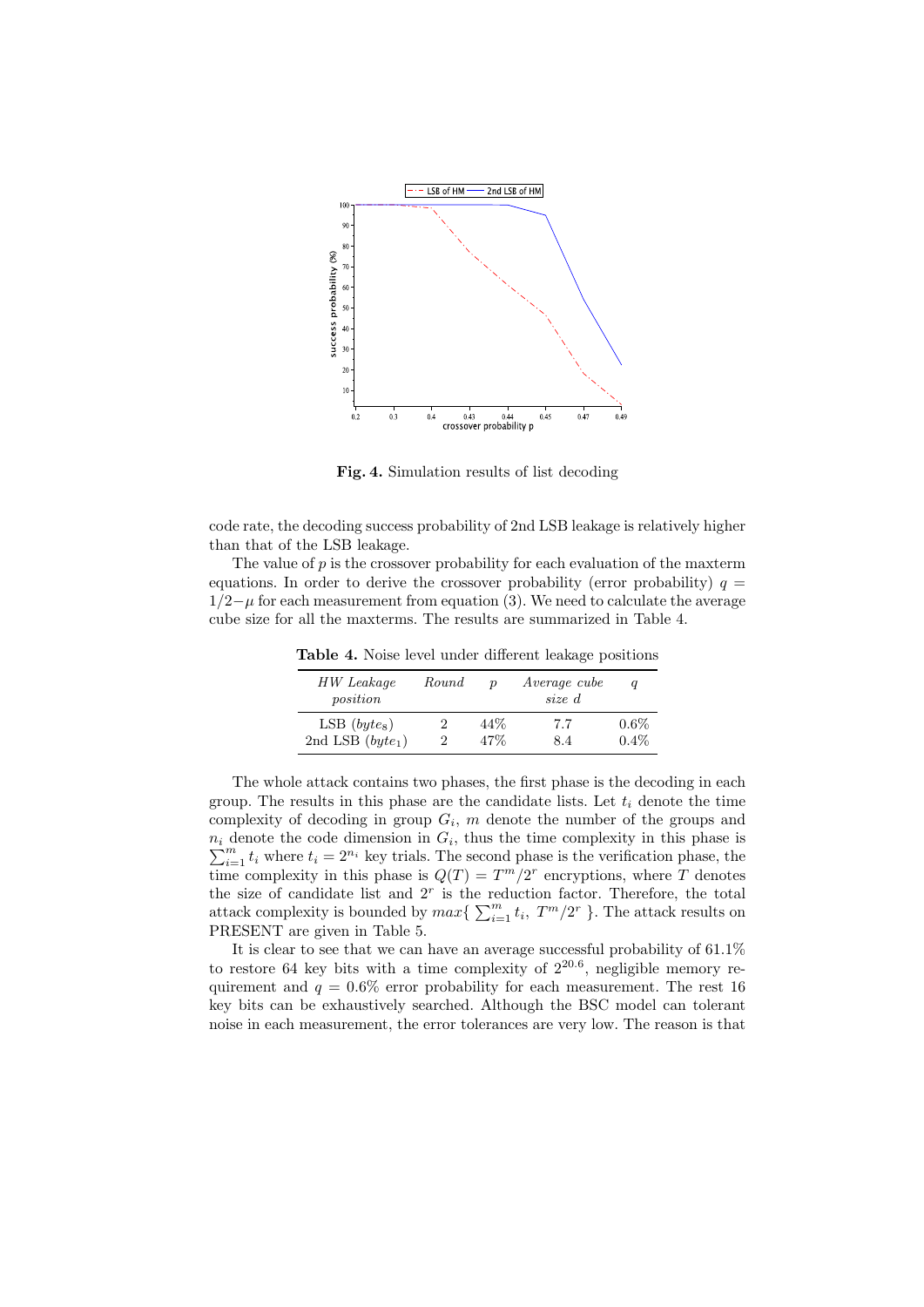| Leakage<br>position | Time <sup>b</sup> | Memory<br>requirement <sup>a</sup> | Data<br>(measurements) | r  | <i>Success</i><br>probability | Error<br>probability |
|---------------------|-------------------|------------------------------------|------------------------|----|-------------------------------|----------------------|
| LSB                 | 20.6              | 3 KB                               | 218.9                  | 9  | $61.1\%$                      | $0.6\%$              |
| 2nd LSB             | $2^{21.6}$        | 3 KB                               | $2^{23.1}$             | 12 | 54.1\%                        | $0.4\%$              |

**Table 5.** Attack results on PRESENT

<sup>a</sup> 4 candidate lists of  $4 \cdot 200$  entries, with each entry of 4 bytes.

<sup>*b*The number of key trials.</sup>

the cube size in the second round is relatively big. The bigger cube size will lead to an exponential increase of *t* in equation (3). Thus the error probability *q* become very low. In the following section, we evaluate the model based on the leakage of the first round, which shows better results.

#### **5.4 Simulation on the first round**

The diffusion of the first round is far from complete, thus our attack need to utilize more leaked bits instead of a single one to ensure the decoding success probability. Using our cube searching, we derived all the possible cubes from the LSB leakage of all the 8 bytes:*byte*<sub>1</sub>*, byte*<sub>2</sub>*, ..., byte*<sub>8</sub> after the first round. Then we perform the off-line phase by utilizing all those cubes and obtained hundreds of maxterm equations (see Appendix B). According to the key variables distribution in these maxterm equations, all the 8 bytes can be classified into 2 classes in Table 6.

| $\mathit{Class}$ | <i>State</i> byte                                                | Keu<br>variables <sup>a</sup> | No. of maxterm<br>equations | Average<br>cube size |
|------------------|------------------------------------------------------------------|-------------------------------|-----------------------------|----------------------|
| $Class_1$        | $byte_1, byte_3, byte_5, byte_7$                                 | $k_{17}, k_{18}, , k_{48}$    | 150                         | 1.90                 |
| $Class_2$        | $byte_2, byte_4, byte_6, byte_8$                                 | $k_{49}, k_{50}, , k_{80}$    | 152                         | 1.89                 |
|                  | <sup>a</sup> The number of key variables for both classes are 32 |                               |                             |                      |

**Table 6.** Classification of state bytes after the first round

The number of key variables for both classes are 32.

From Table 6, the average cube size for both classes are relatively smaller than that of the second round. The grouping strategy is the same to that described in section 5.2. We combine  $Class_1$  and  $Class_2$  and divide them into 4 groups in Table 7.

We also simulate the decoding algorithm for 100 runs with  $T = 200$  and various crossover probabilities. We conduct the simulation for 10 times and record the average number of successful cases. Results show that when  $p = 42\%$  the decoding success probability is 50*.*1%. Thus the error probability of each measurement is  $q = 19.4\%$ . The results are summarized in the following Table 8.

Compared to the attack on the second round, a higher error probability is achieved based on the leakage of the LSB of the state bytes after the first round. We can have a success probability of 50*.*1% to recover all the 64 master key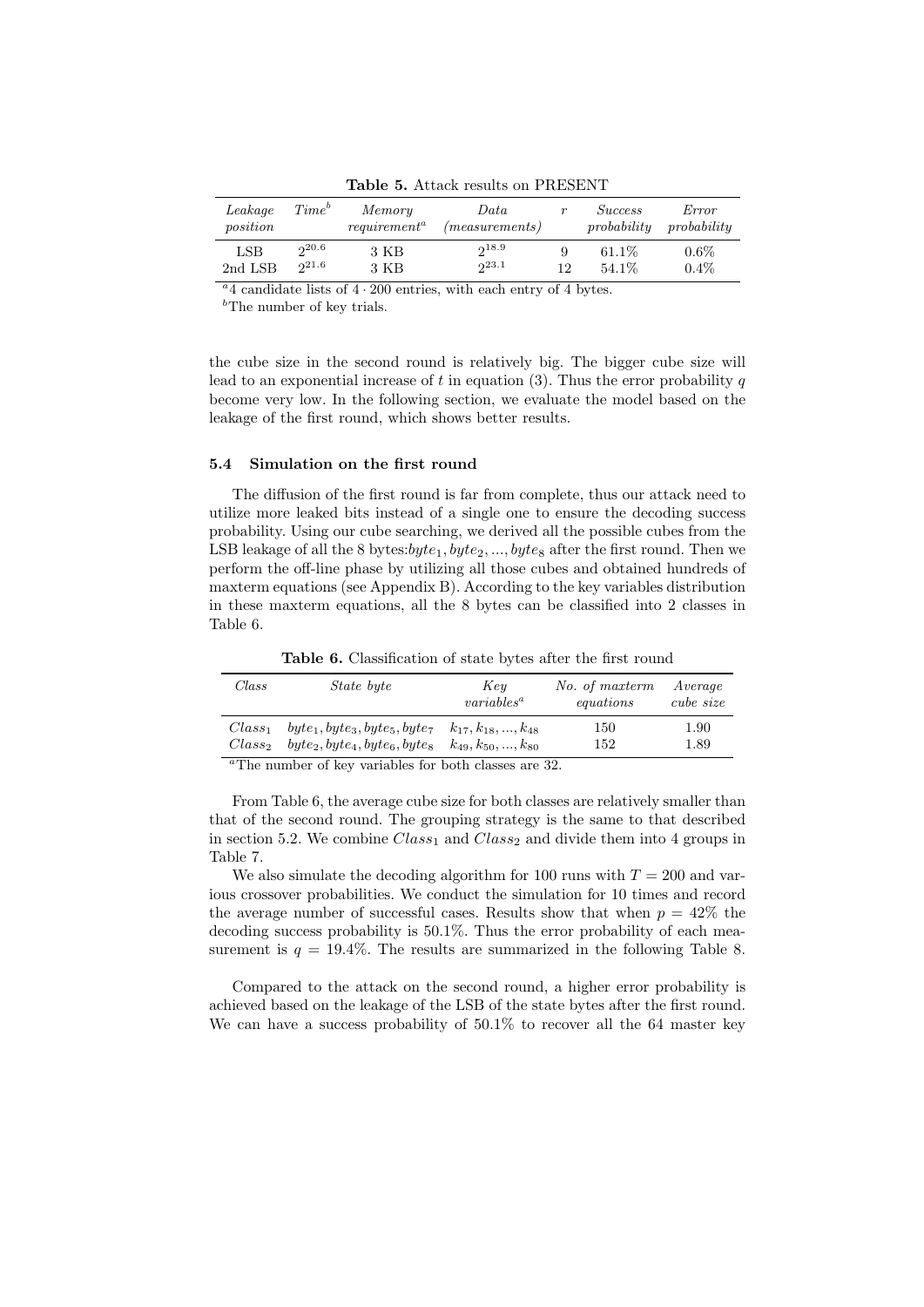**Table 7.** Groups on the LSB of the Hamming weight after the first round

| Group | [L, n]   | Key bits                     | Overlapping bits            |
|-------|----------|------------------------------|-----------------------------|
| $G_1$ | [93, 20] | $[k_{17}, k_{18}, , k_{36}]$ | 4 with $G_2$                |
| $G_2$ | [95, 20] | $[k_{33}, k_{34}, , k_{52}]$ | 4 with $G_1$ , 4 with $G_3$ |
| $G_3$ | [95, 20] | $[k_{49}, k_{50}, , k_{68}]$ | 4 with $G_2$ , 4 with $G_4$ |
| $G_4$ | [76, 16] | $[k_{65}, k_{66}, , k_{80}]$ | 4 with $G_3$                |

**Table 8.** ET-SCCA on the first round

| Leakage<br>position | $Time^b$   | Memory<br>requirement <sup>a</sup> | Data<br>(measurements)                                                    | $\boldsymbol{r}$ | <i>Success</i><br>probability | Error<br>probability |
|---------------------|------------|------------------------------------|---------------------------------------------------------------------------|------------------|-------------------------------|----------------------|
| LSB                 | $2^{21.6}$ | 3 KB                               | $2^{10.2}$                                                                | 12               | 50.1\%                        | $19.4\%$             |
|                     |            |                                    | $4$ candidate lists of $4 \cdot 200$ entries, with each entry of 4 bytes. |                  |                               |                      |

<sup>b</sup>The number of key trials.

bits diffused in the first round with time complexity of  $2^{21.6}$ , negligible memory requirement and  $2^{10.2}$  data complexity, when the error probability of each measurement is at most 19*.*4%. We can further reduce the data complexity to 442 by utilizing partial leaked bits after the first round, while the error tolerance level also reduced to about 9*.*7% accordingly (see Appendix B for details). The data complexity (measurements) in our estimation is the upper bound, since when we target on the multiple bytes in the first round, we can reduce the measurements by reusing the duplicate cubes.

Note that the time complexity can be further reduced by splitting the maxterms into more groups with similar size to each other. Thus the cost for decoding can be reduced, while the number of candidates increases (we can also reduce the time complexity of verification phase by introducing more overlapping bits) and the decoding success probability and error probability may also change accordingly. There is a tradeoff between time, success probability and error probability. We do not claim that our grouping is optimal as there may be better choices.

These results demonstrate that the cube size has a great influence on the error tolerance, which is consistent with our theoretical analysis. To maximize the efficiency, it is required to apply the attack to the early rounds of a cipher, in which the algebraic degree of the state is relatively low. Even though we may derive more maxterm equations in the later round to gain a higher crossover probability *p* for each equation, the error probability *q* for each measurement will drop very quickly due to the higher cube size.

## **6 Comparison and Discussion**

Our model can be viewed as an instantiation of side-channel cube attack in the presence of noise. Compared to the DS model, our model has weaker assumptions, namely, we allow possible errors in each measurement. As a consequence,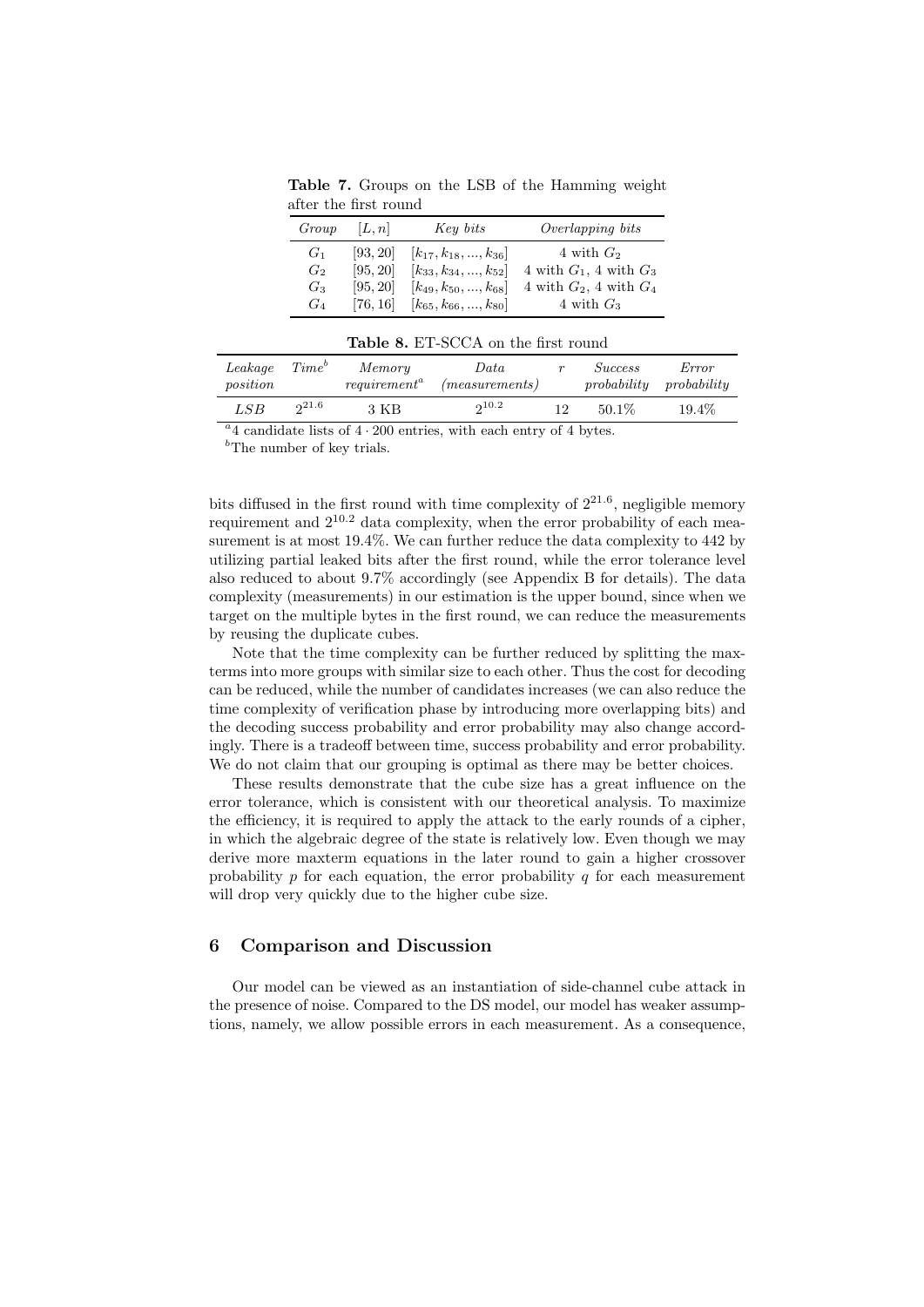the error-correction strategy is also different. We regard the key recovery problem as the decoding of some linear codes transmitted through the BSC, while the DS model considers it as erasure codes.

Note that the DS model performs  $2^k$  measurements, while our model performs less than  $L \cdot 2^{\bar{d}}$  measurements. For both models, the number of traces grows exponentially when the cube size goes up. The DS model targets the leakage round where a complete diffusion is achieved [11]. Taking PRESENT as an example, after three rounds, *d* is around 20. Thus, to maximize the error tolerance according to  $(1)$ , k should be roughly 40. The attacker needs to perform  $2^{40}$ measurements, which is order of magnitude larger than that of standard DPA.

The original algebraic side-channel attack (ASCA) [25, 26] is sensitive to measurement noise and the theoretical estimates of the attack complexities are hard to derive. In addition, a large number of leakage information is required when feeding the Biryukov-Cannière system [3] into the algebraic solvers. This attack was later improved by Oren *et al.* [23] to handle more noisy leakage. They consider the key recovery problem as a pseudo-Boolean optimization (PBOPT) problem. However, a theoretic estimation of the error tolerance is missing. The ASCA exploits multiple information leakage on a single power trace, while the side-channel cube attack uses leakage from a single wire in many executions. The ASCA also claims to be able to break masked implementations, while it is not clear yet if ET-SCCA can also break masking.

In order to prevent side-channel cube attack, the design should add more noise to increase the probability of measurement errors. Many known techniques can be used here.

- **–** Noise generation. The noise generator actively flattens the power trace with noise.
- **–** Dual-rail logic. Dual-rail logic hides data-dependent flips inside the combinational logic and registers. It helps to reduce the signal-to-noise ratio.
- **–** Data-bus encryption. When the bus between the ALU and memory is encrypted, it is more difficult for the attackers to obtain the hamming weight of the data.
- **–** Random execution order. The order of internal operations (e.g. substitution) in each round can be randomized. It becomes more difficult for the attackers to locate the leakage of the target bit.

Note that countermeasures listed above are originally designed to thwart power analysis. If the EM analysis is used, some of this countermeasures may be ineffective. For example, noise generation is not likely to prevent EM analysis that uses only local EM leakage.

## **7 Conclusion and Open Problems**

In this paper, we have presented a new and more realistic model for sidechannel cube attacks. The new model regards the measurement as the output of a binary symmetric channel and the key recovery problem is converted to that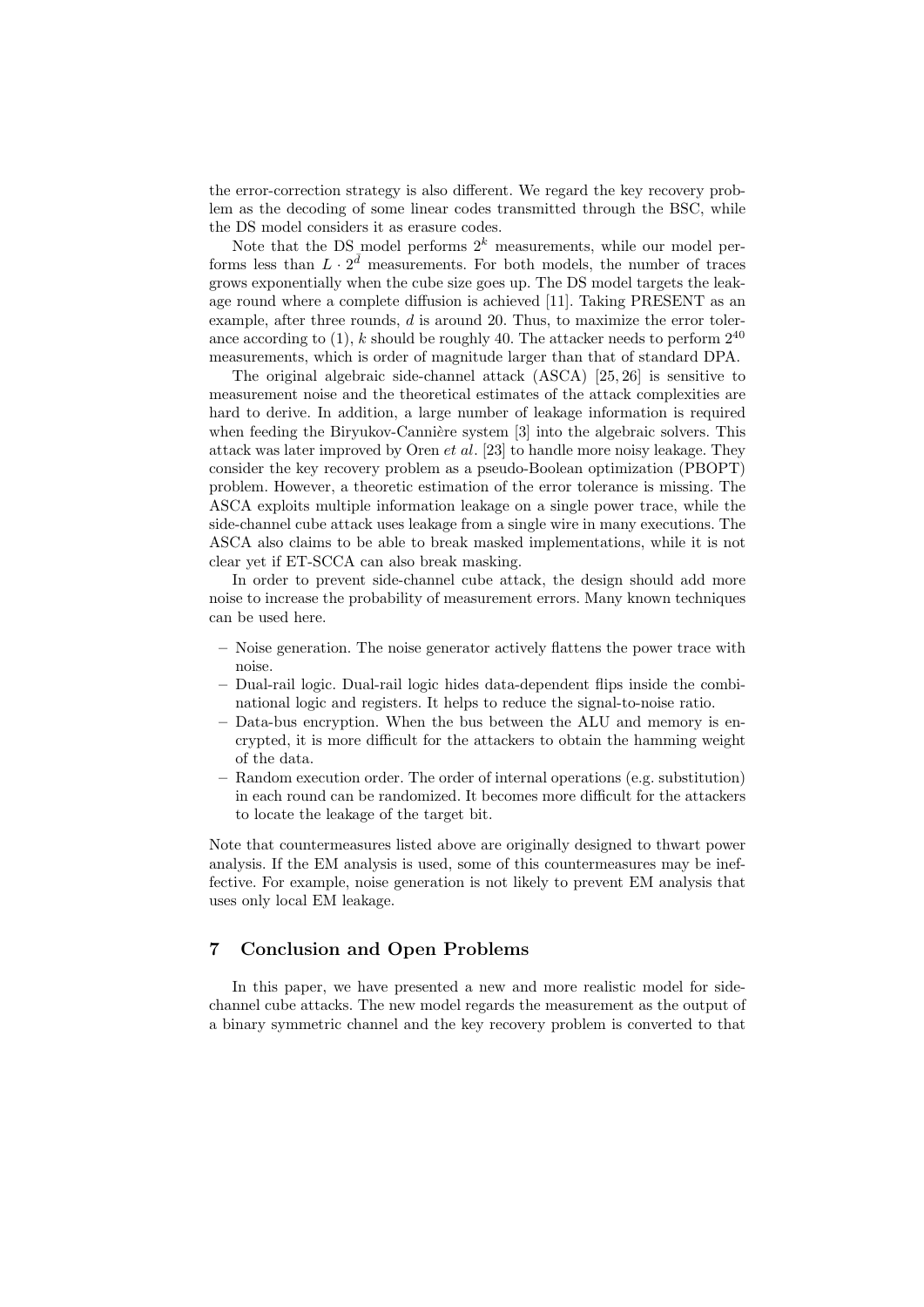of decoding a linear code. We theoretically analyzed the error tolerance capacity of the new model and verified our results with simulations on PRESENT. We also observed that since the encoding matrix is sparse, it's possible to speed up the decoding process using a divide-and-conquer strategy. Our simulation results on PRESENT show that given about 2<sup>10</sup>*.*<sup>2</sup> measurements, each with an error probability of 19*.*4%, our model achieves 50*.*1% of success rate for the key recovery.

The study of side-channel cube attack is still at its early age. Here we list several open problems.

- 1. How to select the best target bit and find more maxterm equations. The current random walk method is very time-consuming.
- 2. Can side-channel cube attacks break masked implementations?
- 3. How to increase the error tolerance efficiently?
- 4. When using our new model, can we speed up the decoding process further by taking into account the sparse structure of encoding matrix (i.e., linear equations)?

## **References**

- 1. Aumasson, J.-P., Dinur, I., Meier, W., Shamir, A.: Cube Testers and Key Recovery Attacks on Reduced-Round MD6 and Trivium. In: Dunkelman, O. (Ed.): *Fast Software Encryption-FSE'2009*, LNCS, vol. 5665, pp. 1-22. Springer, Heidelberg (2009)
- 2. Aumasson, J.-P., Dinur, I., Henzen, L., Meier, W. and Shamir, A.,: Efficient FP-GA implementations of high-dimensional cube testers on the stream cipher Grain-128. *Special Purpose Hardware for Attacking Cryptographic Systems-SHARCS'09'*. (2009)
- 3. Biryukov, A., De Canni`*e*re, C. : Cryptanalysis of Block Ciphers with Overdefined Systems of Equations. *Fast Software Encryption-FSE'2003*, LNCS, vol. 2887, pp. 274-289. Springer, Heidelberg (2003)
- 4. Blum, M., Luby, M., Rubinfeld, R.: Self-testing/correcting with applications to numerical problems. *Journal of Computer and System Sciences* 47, 549-595 (1993)
- 5. Bogdanov, A., Knudsen, L., Leander, G., Paar, C., Poschmann, A., Robshaw, M., Seurin, Y., Vikkelsoe, C.: PRESENT: An ultra-lightweight block cipher. In: Paillier, P., Verbauwhede, I. (eds.): *Cryptographic Hardware and Embedded Systems-CHES'2007*, LNCS, vol. 4727, pp. 450-466. Springer, Heidelberg (2007).
- 6. Chung, S.-Y., Forney, G. D., Richardson, T., Urbanke, R.: On the design of lowdensity parity-check codes within 0.0045 dB of the Shannon limit. *IEEE Communications Letters*, vol. 5, no. 2, pp. 58-60, Feb. (2001)
- 7. Courtois, N., Pieprzyk, J.: Cryptanalysis of Block Ciphers with Overdefined Systems of Equations. In: Zheng, Y. (ed.): *Progress in Cryptology-ASIACRYPT'2002*, LNCS, vol. 2501, pp. 267-287. Springer, Heidelberg (2002)
- 8. Dinur, I., Shamir, A.: Cube Attacks on Tweakable Black Box Polynomials. In: Joux, A. (ed.): *Progress in Cryptology-EUROCRYPT'2009*, LNCS, vol. 5479, pp. 278-299. Springer, Heidelberg (2009)
- 9. Dinur, I., Shamir, A.: Breaking Grain-128 with Dynamic Cube Attacks. In: Joux, A. (ed.): *Fast Software Encryption-FSE'2011*, LNCS, vol. 6733, pp. 167-187. Springer, Heidelberg (2011)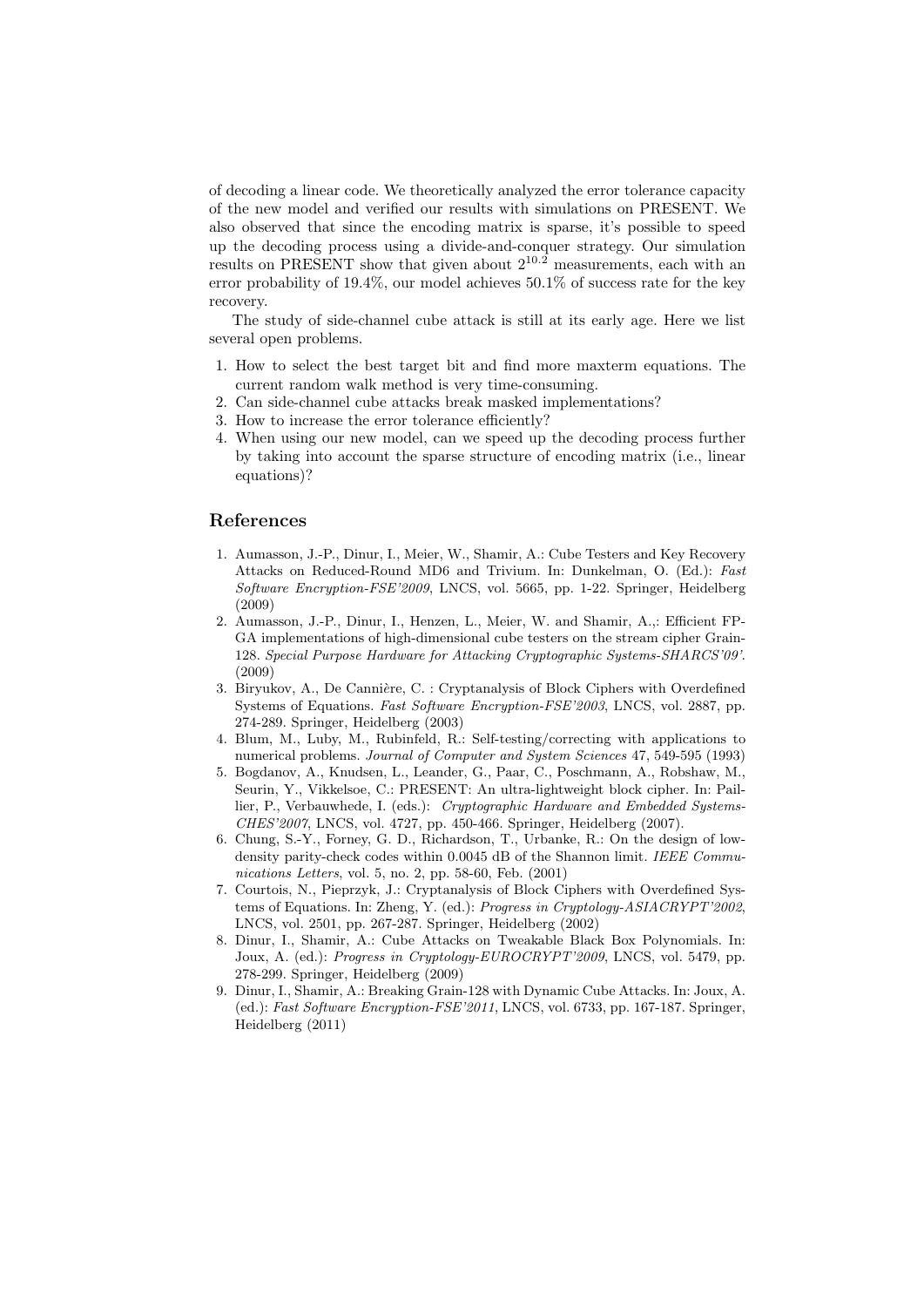- 10. Dinur, I., Shamir, A.: Side Channel Cube Attacks on Block Ciphers. Cryptology ePrint Archive. Report 2009/127 (2009)
- 11. Dinur, I., Shamir, A.: Generic Analysis of Small Cryptographic Leaks. 2010 Workshop on Fault Diagnosis and Tolerance in Cryptography. pp. 39-48. (2010)
- 12. Dinur, I., Shamir, A.: Applying cube attacks to stream ciphers in realistic scenarios. Cryptography and Communications. no. 4, pp. 217-232. (2012)
- 13. Farebrother, R.W.: Linear Least Squares Computations. *STATISTICS: Textbooks and Monographs*, Marcel Dekker, ISBN 978-0-8247-7661-9, (1988)
- 14. Gallager, R.G.: Low-density parity-check codes. *IRE Transactions on Information Theory*, vol. IT-8, no. 1, pp. 21-28, Jan. (1962)
- 15. Gregory V.B., Nicolas T.C., Jorge N.J., Pouyan S., Bingsheng Z.: Algebraic, AI-DA/Cube and Side Channel Analysis of KATAN Family of Block Ciphers. In Gong G., Gupta K.C. (Eds.): *Progress in Cryptology - INDOCRYPT 2010*, vol.6498, pp. 176-196. Springer, Heidelberg (2010)
- 16. Matsui, M.: Linear Cryptanalysis Method for DES Cipher. In: Santis, A. D. (ed.): *Progress in Cryptology-EUROCRYPT'1994*, LNCS, vol. 765, pp. 386-379. Springer, Heidelberg (1994)
- 17. Kocher, P., Jaffe, J., Jun, B.: Differential power analysis. In: Wiener, M. (ed.): *Progress in Cryptology-CRYPTO'99*, LNCS 1666, pp. 388-397. (1999)
- 18. Lai, X.: Higher Order Derivatives and Differential Cryptanalysis. *Communications and Cryptography*: Two Sides of One Tapestry, 227 (1994)
- 19. Lin Yang, Meiqin Wang, and Siyuan Qiao.: Side Channel Cube Attack on PRESENT. In Garay, J.A., Miyaji A., Otsuka, A. (eds.): *Cryptology and Network Security-CANS'2009*, LNCS 5888, pp. 379-391. Springer, Heidelberg (2009)
- 20. Luby, M. G., Mitzenmacher, M., Shokrollahi, M. A., Spielman, D. A.: Efficient erasure correcting codes. *IEEE Transactions on Information Theory*, vol. 47(2), pp. 569-584 (2001)
- 21. MacKay, D.: Good error correcting codes based on very sparse matrices. *IEEE Transactions on Information Theory*, vol. 45, no. 2, pp. 399-431, Mar. (1999)
- 22. Kocher, P.: Timing Attacks on Implementations of Diffie-Hellman, RSA, DSS, and Other Systems. In Koblitz, N. (ed.): *Progress in Cryptology-CRYPTO'96*, LNCS 1109, pp.104-113. (1996)
- 23. Oren, Y., Kirschbaum, M., Popp, T., Wool, A.: Algebraic Side-Channel Analysis in the Presence of Errors. In: Mangard, S., Standaert, F.-X. (eds): *Cryptographic Hardware and Embedded Systems-CHES'2010*, vol.6225, pp. 428-442. Springer, Heidelberg (2010)
- 24. Quisquater, J. J., Samyde, D.: A new tool for non-intrusive analysis of smart cards based on electro-magnetic emissions: the SEMA and DEMA methods[EB/OL]. *Eurocrypt rump session*. (2000)
- 25. Renauld, M., Standaert, F.-X.: Algebraic Side-Channel Attacks, Cryptology ePrint Archive, report 2009/179, http://eprint.iacr.org/2009/279. (2009)
- 26. Renauld, M., Standaert, F.-X., Veyrat-Charvillon, N.: Algebraic side-channel attacks on the AES: why time also matters in DPA. In: Clavier, C., Gaj, K. (Eds): *Cryptographic Hardware and Embedded Systems-CHES'2009*, vol.5747, pp. 97-111. Springer, Heidelberg (2009)
- 27. Shekh Faisal A-L., Mohammad R.R., Willy S., Jennifer S.: Extended Cubes: Enhancing the cube attack by Extracting Low-Degree Non-linear Equations. In Bruce C., Lucas C.K.H., Ravi S., Duncan S.Wong (eds.): *ACM Symposium on Information, Computer and Communications Security-ASIACCS'2011*, pp.296-305. (2011)
- 28. Siegenthaler, T.: Decrypting a class of stream ciphers using ciphertext only. *IEEE Transactions on Computers*, vol. C-34, pp. 81-85. (1985)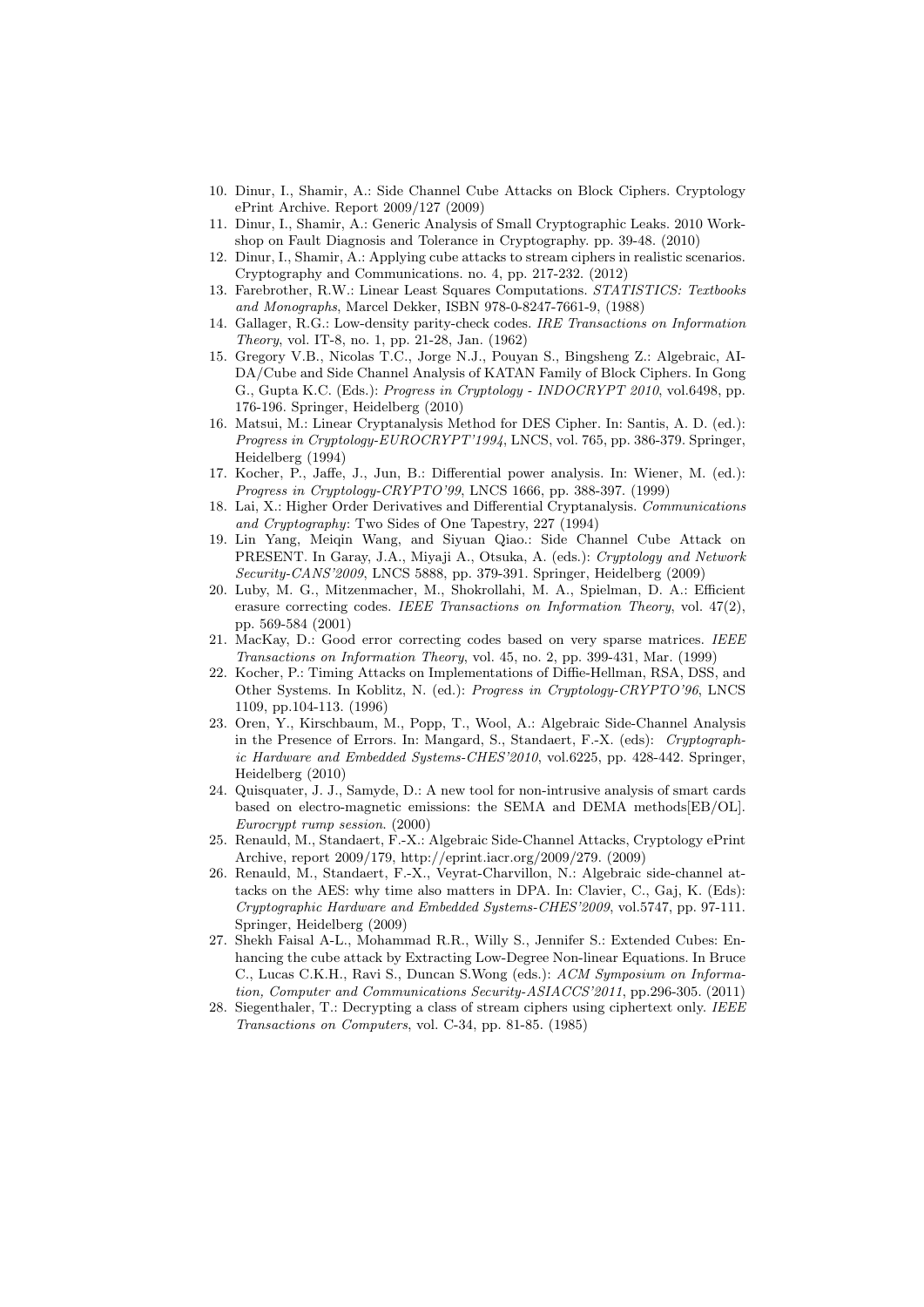- 29. Vielhaber, M.: Breaking ONE.TRIVIUM by AIDA and Algebraic IV Differential Attack. IACR Cryptology ePrint Archive, 413 (2007)
- 30. Vielhaber, M.: AIDA Breaks (BIVIUM A and B) in 1 Minute Dual Core CPU Time. IACR Cryptology ePrint Archive, 402 (2009)
- 31. Wiberg, N.: Codes and decoding on general graphs. Ph.D. dissertation. Linköping University, Link¨*o*ping, Sweden, (1996)
- 32. Zhao X.J., Wang T., Guo S.Z.: Improved Side Channel Cube Attacks on PRESENT. Cryptology ePrint Archive. Report 2011/165 (2011)

## **A Reducing Data complexity**

We can further reduce the data complexity by utilizing the partial leaked bits after the first round listed in the following Table 9.

**Table 9.** Classification of partial state bytes after the first round

| Class              | <i>State</i> byte | Key<br>variables <sup>a</sup>                   | No. of maxterm<br>equations | Average<br>cube size |
|--------------------|-------------------|-------------------------------------------------|-----------------------------|----------------------|
| $Class_{3}$        |                   | $byte_1, byte_3 \quad k_{17}, k_{18}, , k_{48}$ | 62                          | 1.70                 |
| Class <sub>4</sub> | $byte_2, byte_4$  | $k_{49}, k_{50}, , k_{80}$                      | 64                          | 1.75                 |
|                    |                   |                                                 |                             |                      |

The number of key variables for both classes are 32.

Using the same grouping strategy described in section 5.3, the attack results are summarized in the following Table 10.

|                     |            |                                    | TUDIO TOI DI DOOTI ON THO MD TOURS |     |                               |                      |
|---------------------|------------|------------------------------------|------------------------------------|-----|-------------------------------|----------------------|
| Leakage<br>position | Time       | Memory<br>requirement <sup>a</sup> | Data<br>(measurements)             |     | <i>Success</i><br>probability | Error<br>probability |
| LSB                 | $2^{25.9}$ | 3 KB                               | 442                                | 19. | 53.2\%                        | $9.7\%$              |
| $\alpha$            |            | 0.1000                             |                                    |     |                               |                      |

**Table 10.** ET-SCCA on the first round

<sup>a</sup> 4 candidate lists of  $4 \cdot 200$  entries, with each entry of 4 bytes.

These results demonstrate that we can further reduce the data complexity to 442. Since we only utilize the partial leaked information to decode, the error probability also reduced.

## **B Maxterms and Maxterm Equations**